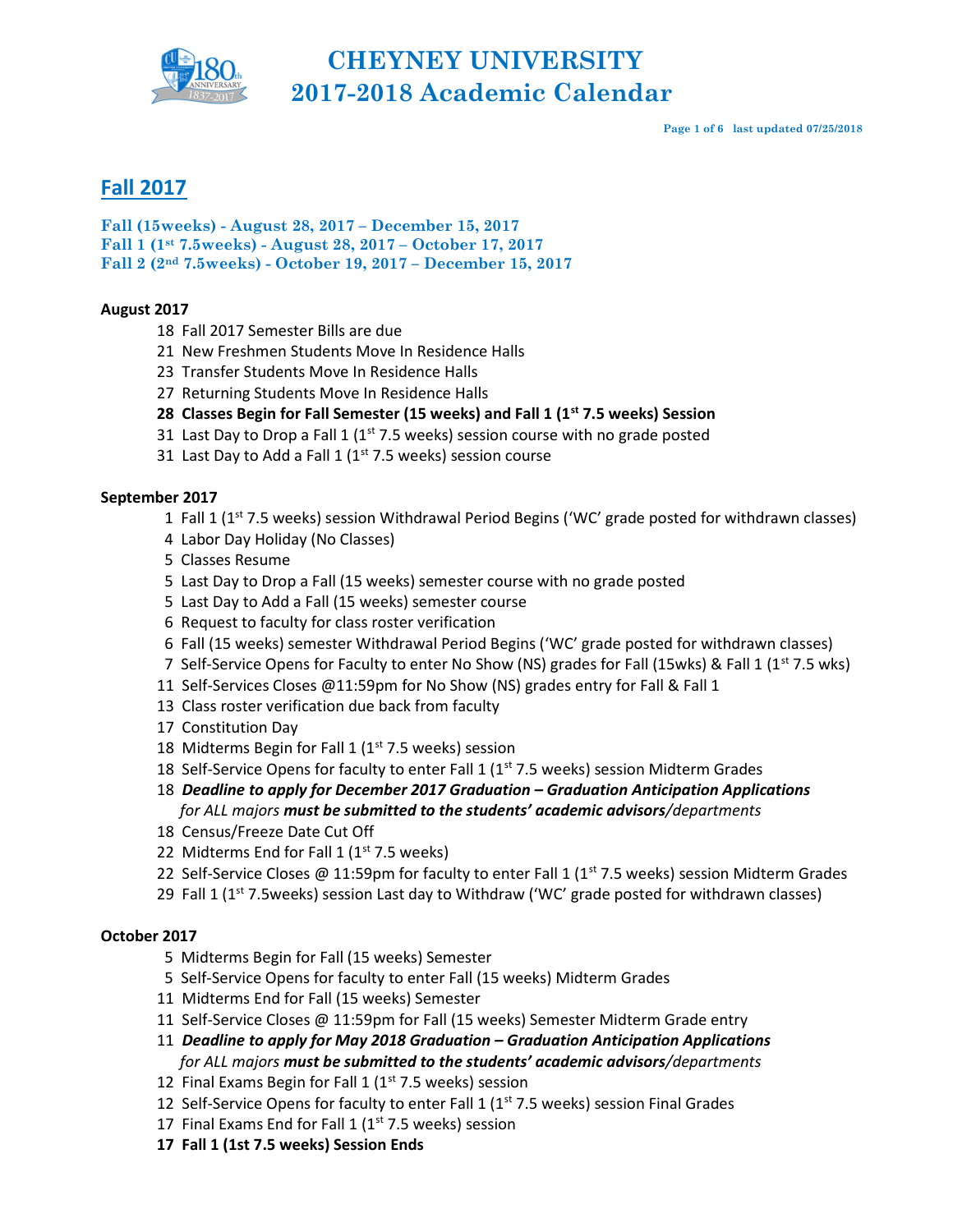

#### Page 2 of 6 last updated 07/25/2018

17 Self-Service Closes @ 11:59pm for Fall 1 ( $1<sup>st</sup>$  7.5 weeks) session Final Grade entry

#### 19 Fall 2 ( $2<sup>nd</sup>$  7.5 weeks) session classes begin

- 23 Last Day to Drop a Fall 2 ( $2<sup>nd</sup>$  7.5 weeks) session course with no grade posted
- 23 Last Day to Add a Fall 2 ( $2<sup>nd</sup>$  7.5 weeks) session course
- 24 Fall 2 (2<sup>nd</sup> 7.5 weeks) session Withdrawal Period Begins ('WC' grade posted for withdrawn classes)
- 25 Self-Service Opens for faculty to enter No Show (NS) Grades for Fall 2 ( $2^{nd}$  7.5 weeks)
- 28 Self Service Closes @ 11:59pm for No Show (NS) Grades entry for Fall 2
- 30 Teacher evaluation period begins

#### November 2017

- 1 Changes of Grades for outstanding "I" Grades due to the Registrar's Office
- 3 Outstanding "I" Grades converted to "F"s
- 3 Fall (15 weeks) semester Last day to Withdraw ('WC' grade posted for withdrawn classes)
- 6 Winterim 2018 and Spring 2018 Registration Begins:
	- Nov. 06 Veterans Only
	- Nov. 07 Graduate Students and Seniors (90+ credits earned)
	- Nov. 08 Juniors (60-89 credits earned)
	- Nov. 09 Sophomores (30-59 credits earned)
	- Nov. 10 Freshmen (0-29 credits earned)
- 10 Midterms Begin for Fall 2 ( $2<sup>nd</sup>$  7.5 weeks) session
- 10 Self-Service Opens for faculty to enter Fall 2 ( $2<sup>nd</sup>$  7.5 weeks) session Midterm Grades
- 10 Teacher evaluation period ends
- 16 Midterms End for Fall 2 ( $2<sup>nd</sup>$  7.5 weeks) session
- 16 Self-Service Closes @ 11:59pm for Fall 2 (2<sup>nd</sup> 7.5 weeks) session Midterm Grades entry
- 17 Fall 2 ( $2<sup>nd</sup>$  7.5 weeks) session Last Day to Withdraw ('WC' grade posted for withdrawn classes)
- 20 Fall Break (No Classes)
- 21 Fall Break (No Classes)
- 22 Fall Break (No Classes)
- 23 Thanksgiving (No Classes)
- 24 Thanksgiving Holiday (No Classes)
- 27 Classes Resume

#### December 2017

- 11 Last Day of Classes for Fall (15 weeks) Semester
- 11 Last Day of Classes for Fall 2 (2<sup>nd</sup> 7.5 weeks) session
- 12 Self-Service Opens for faculty to enter Fall (15 weeks) and Fall 2 (2<sup>nd</sup> 7.5 weeks) Final Grades
- 12-15 Final Exam Week Schedule Begins for Fall (15 weeks) and Fall 2 ( $2^{nd}$  7.5 weeks) sessions

### 15 Fall Semester and Fall 2 (2<sup>nd</sup> 7.5 weeks) Session End

19 Self-Service Closes @ 11:59pm for Fall (15 weeks) and Fall 2 ( $2<sup>nd</sup>$  7.5 weeks) Final Grades entry

## Winterim 2018

(4 weeks) – December 18, 2017 – January 12, 2018

December 2017

11 Financial Purge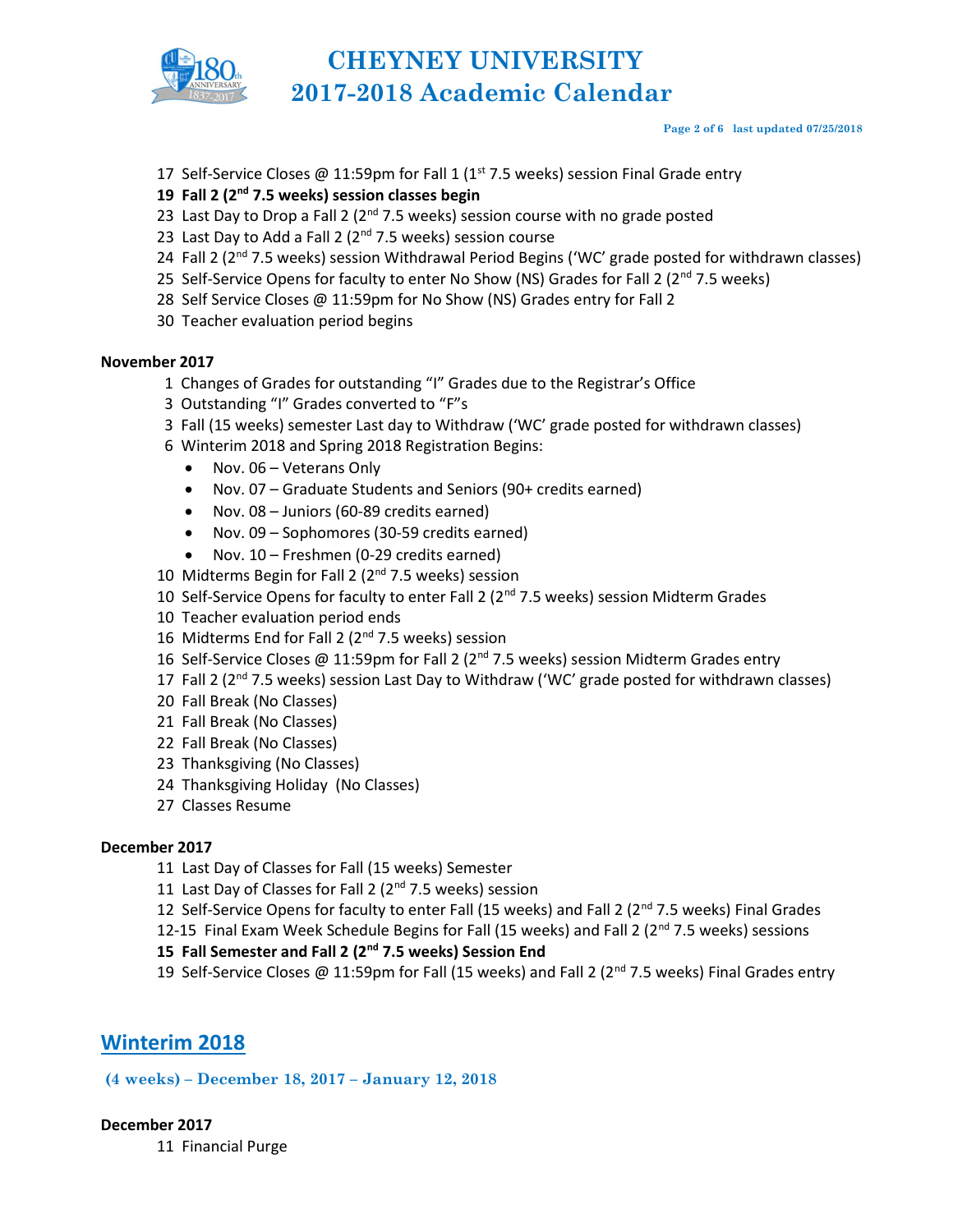

#### Page 3 of 6 last updated 07/25/2018

#### 18 Winterim 2018 Semester classes begin

- 19 Last Day to Drop a Winterim (4 weeks) semester course with no grade posted
- 19 Last Day to Add a Winterim semester course
- 20 Winterim (4 weeks) session Withdrawal Period Begins ('WC' grade posted for withdrawn classes)
- 25 Christmas Holiday (No Classes)
- 26 Classes Resume
- 27 Midterms Begin for Winterim
- 27 Self-Service Opens for faculty to enter Winterim (4 weeks) Midterm Grades
- 29 Midterms End for Winterim
- 29 Self-Service Closes @ 11:59pm for Winterim (4 weeks) Midterm Grades entry

#### January 2018

- 1 New Year's Holiday (No Classes)
- 2 Winterim 2018 Semester Classes Resume
- 3 Winterim (4 weeks) semester Last day to Withdraw ('WC' grade posted for withdrawn classes)
- 11 Final Exams begin
- 11 Self-Service Opens for faculty to enter Winterim (4 weeks) Final Grades
- 12 Final Exams end
- 12 Winterim 2018 Semester Ends
- 15 Martin Luther King Jr Holiday (University closed)
- 16 Self-Service Closes @ 11:59pm for Winterim (4 weeks) Final Grades entry

## Spring 2018

Spring (15weeks) – January 22, 2018 – May 12, 2018 Spring 1 (1st 7.5weeks) - January 22, 2018 – March 20, 2018 Spring 2 (2nd 7.5weeks) – March 22, 2018 – May 12, 2018

#### January 2018

- 08 Financial Purge (students with outstanding balances dropped from Spring class rosters)
- 15 Martin Luther King Jr Holiday (University closed)
- 21 Residence Halls Open for Spring Semester
- 22 Classes Begin for Spring Semester (15 weeks) and Spring 1 ( $1<sup>st</sup>$  7.5 weeks)
- 25 Last Day to Drop a Spring 1 ( $1<sup>st</sup>$  7.5 weeks) session course with no grade posted
- 25 Last Day to Add a Spring 1 ( $1<sup>st</sup>$  7.5 weeks) session course
- 26 Spring1 ( $1<sup>st</sup>$  7.5 wks) session Withdrawal Period Begins ('WC' grade posted for withdrawn classes)
- 29 Last Day to Drop a Spring (15 weeks) semester course with no grade posted
- 29 Last Day to Add a Spring (15 weeks) semester course
- 29 Request to faculty for class roster verification
- 30 Spring (15 weeks) semester Withdrawal Period Begins ('WC' grade posted for withdrawn classes)
- 31 Self-Service Opens for faculty to enter No Show (NS) Grades for Spring (15 weeks) and Spring 1

#### February 2018

- 4 Self-Services Closes @11:59pm for No Show (NS) Grades entry for Spring (15 weeks) and Spring 1
- 8 Class roster verification due back from faculty
- 9 Census/Freeze Date Cut Off
- 12 Midterms Begin for Spring 1 ( $1<sup>st</sup>$  7.5 weeks)
- 12 Self-Service Opens for faculty to enter Spring 1  $(1^{st} 7.5$  weeks) Midterm Grades
- 16 Midterms End for Spring 1 (1<sup>st</sup> 7.5 weeks)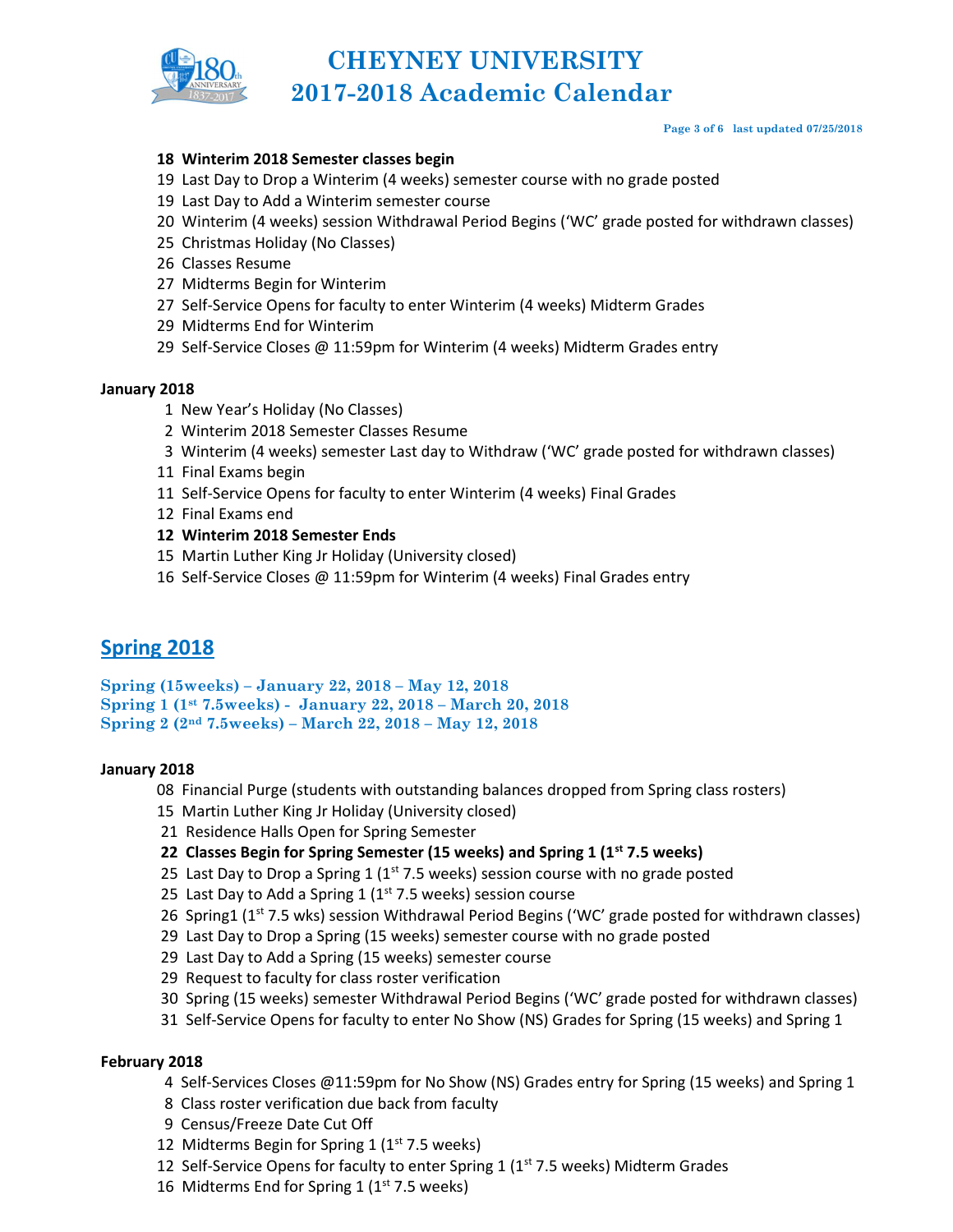

#### Page 4 of 6 last updated 07/25/2018

- 16 Self-Service Closes @ 11:59pm for Spring 1 ( $1<sup>st</sup>$  7.5 weeks) Midterm Grades entry
- 23 Spring1 (1<sup>st</sup> 7.5 weeks) session Last day to Withdraw ('WC' grade posted for withdrawn classes)

#### March 2018

- 8 Final Exams begin Spring 1 (1<sup>st</sup> 7.5 weeks)
- 8 Self-Service Opens for faculty to enter Spring 1 (1st 7.5 weeks) Final Grades
- 11 18 Spring Break (No Classes)
- 19 Classes Resume
- 19 Midterm Exams Begin Spring Semester (15 weeks)
- 20 Final Exams End Spring 1 ( $1<sup>st</sup>$  7.5 weeks)
- 20 Spring 1 (1<sup>st</sup> 7.5 weeks) Session Ends
- 20 Self-Service Closes @ 11:59pm for Spring 1 (1<sup>st</sup> 7.5 weeks) Final Grades entry
- 22 Spring 2 ( $2<sup>nd</sup>$  7.5 weeks) Session Begins
- 22 Teacher evaluation period begins
- 22 Self-Service Opens for faculty to enter Spring (15 weeks) Midterm Grades
- 23 Midterm Exams End Spring Semester (15 weeks)
- 23 Self-Service Closes @11:59pm for Spring (15 weeks) Midterm Grades entry
- 26 Last Day to Drop a Spring 2 ( $2^{nd}$  7.5 weeks) session course with no grade posted
- 26 Last Day to Add a Spring 2 (2<sup>nd</sup> 7.5 weeks) session course
- 27 Spring2 (2<sup>nd</sup> 7.5 wks) session Withdrawal Period Begins ('WC' grade posted for withdrawn classes)
- 27 Self-Service Closes @ 11:59pm for Spring (15 weeks) Midterm Grades entry
- 28 Self-Service Opens for faculty to enter No Show (NS) Grades for Spring 2 (2<sup>nd</sup> 7.5 weeks) session
- 30 Self-Services Closes @11:59pm for No Show (NS) Grades entry for Spring 2 ( $2<sup>nd</sup>$  7.5 weeks)
- 30 Spring (15 weeks) semester Last day to Withdraw ('WC' grade posted for withdrawn classes)

#### April 2018

- 4 Changes of Grades for outstanding "I" Grades due to the Registrar's Office
- 6 Outstanding "I" Grades converted to "F"s
- 6 Teacher evaluation period ends
- 9 Summer 2018 and Fall 2018 Registration Begins:
	- Apr. 09 Veterans Only
	- Apr. 10 Graduate Students and Seniors (90+ credits earned)
	- Apr. 11 Juniors (60-89 credits earned)
	- Apr. 12 Sophomores (30-59 credits earned)
	- Apr. 13 Freshman (0-29 credits earned)
- 16 Midterm Exams Begin Spring 2 (2<sup>nd</sup> 7.5 weeks)
- 16 Self-Service Opens for faculty to enter Spring 2 (2<sup>nd</sup> 7.5 weeks) Midterm Grades
- 20 Midterm Exams End Spring 2 (2nd 7.5 weeks)
- 20 Self-Service Closes @11:59pm for Spring 2 ( $2<sup>nd</sup>$  7.5 weeks) Midterm Grades entry
- 25 Spring 2 ( $2<sup>nd</sup>$  7.5 weeks) session Last day to Withdraw ('WC' grade posted for withdrawn classes)

#### May 2018

- 4 Last Day of Classes for Spring (15 weeks) semester
- 4 Last Day of Classes for Spring 2 (2<sup>nd</sup> 7.5 weeks) session
- 7-11 Final Exam Week Schedule Begins for Spring (15 weeks) and Spring 2  $(2^{nd} 7.5$  weeks) sessions
- 7 Self-Service Opens for faculty to enter Spring (15 weeks) and Spring 2 ( $2<sup>nd</sup>$  7.5 weeks) Final Grades

11 Spring Semester and Spring 2 (2<sup>nd</sup> 7.5 weeks) Session End

- 12 CommenCement Ceremony 2018
- 15 Self-Service Closes @ 11:59pm for Spring and Spring 2 ( $2<sup>nd</sup>$  7.5 weeks) Final Grades entry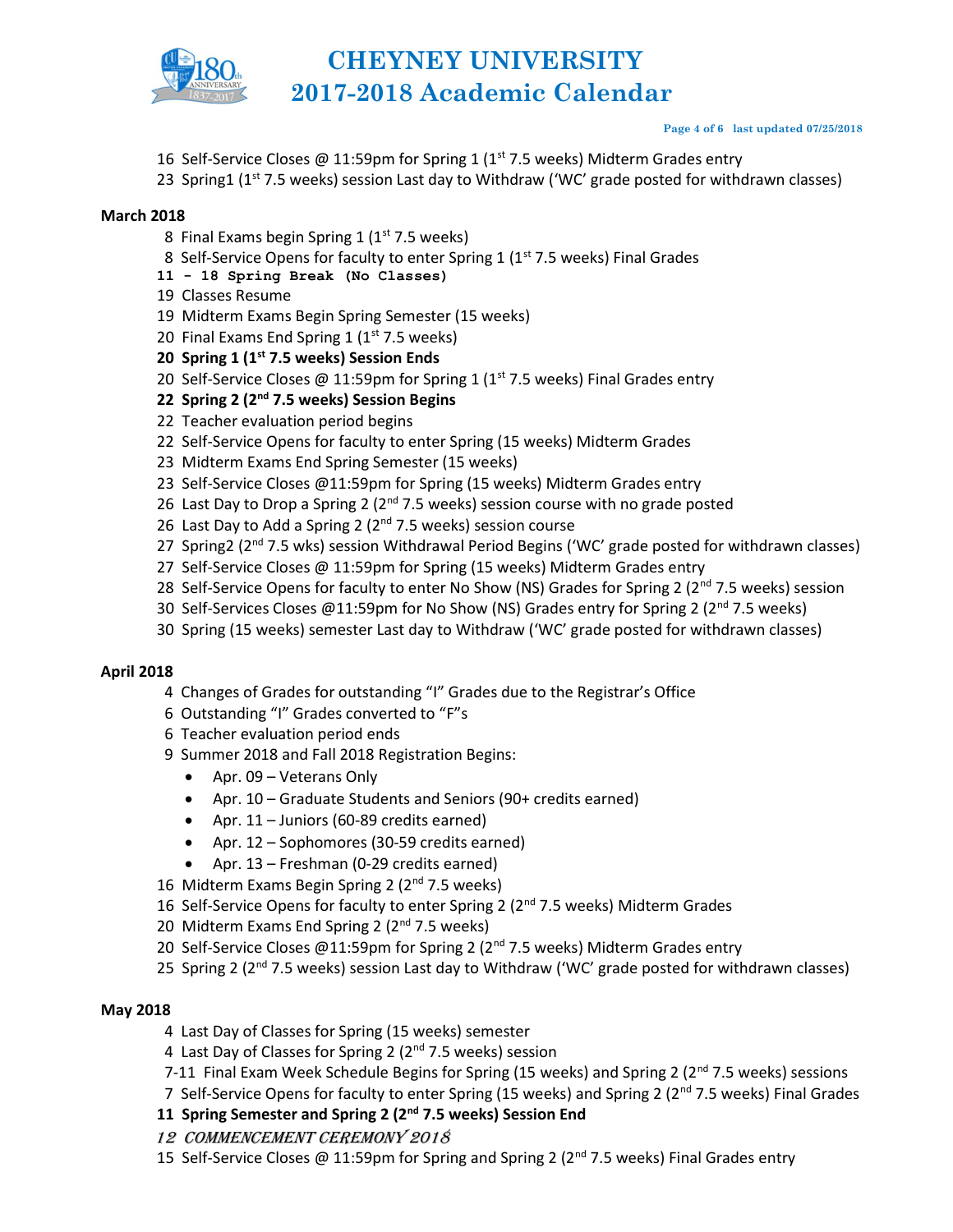

Page 5 of 6 last updated 07/25/2018

## Summer 2018

Summer (11 weeks) – May 21, 2018 – August 2, 2018 Summer 1 (1st 5 weeks) – May 21, 2018 – June 21, 2018 Summer 2 (2nd weeks) – July 5, 2018 – August 8, 2018

#### Summer (11 Weeks) May 21, 2018 – August 2, 2018

#### May 2018

- 21 Financial Purge (students with outstanding balances dropped from Summer 11wk class rosters)
- 21 Classes Begin for Summer (11 weeks) Semester
- 23 Last Day to Add a Summer (11 weeks) session course
- 23 Last Day to Drop a Summer (11 weeks) session course with no grade posted
- 24 Summer (11 wks) semester Withdrawal Period Begins ('WC' grade posted for withdrawn classes)
- 28 Memorial Day (No Classes)
- 29 Classes Resume

#### June 2018

- 26 Midterm Exams Begin Summer (11 weeks) semester
- 26 Self-Service Opens for faculty to enter Summer (11 weeks) Midterm Grades

#### July 2018

- 3 Self-Service Closes @11:59pm for Summer (11 weeks) Midterm Grades entry
- 4 July 4th Holiday (No Classes)
- 5 Classes Resume
- 13 Summer (11 weeks) semester Last day to Withdraw ('WC' grade posted for withdrawn classes)
- 30 Final Exams Begin for Summer (11 weeks) Semester
- 30 Self-Service Opens for faculty to enter Summer (11 weeks) Final Grades

#### August 2018

- 2 Final Exams End for Summer (11 weeks) semester
- 2 Summer (11 weeks) Semester Ends
- 7 Self-Service Closes @ 11:59pm for Summer (11 weeks) Final Grades entry

#### Summer 1 (1<sup>st</sup> 5 weeks) May 21, 2018 – June 21, 2018

#### May 2018

21 Financial Purge (students with outstanding balances dropped from Summer 1 class rosters)

#### 21 Classes Begin for Summer 1 ( $1<sup>st</sup>$  5 weeks) Session

- 22 Last Day to Add a Summer 1 ( $1<sup>st</sup>$  5 weeks) session course
- 22 Last Day to Drop a Summer 1 ( $1<sup>st</sup>$  5 weeks) session course with no grade posted
- 23 Summer1 (1<sup>st</sup> 5 wks) session Withdrawal Period Begins ('WC' grade posted for withdrawn classes)
- 28 Memorial Day (No Classes)
- 29 Classes Resume